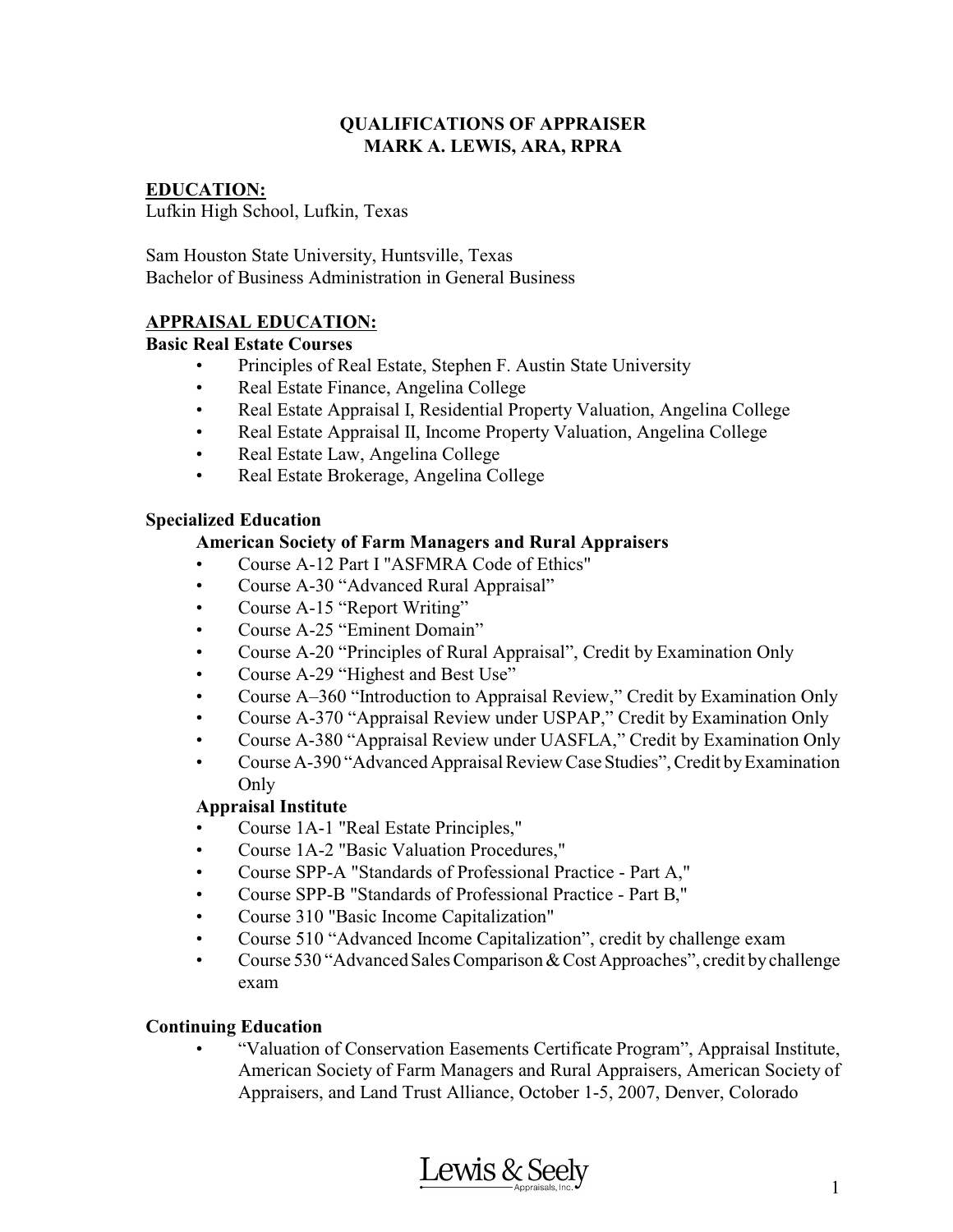- "Requirements of UASFLA The 'Yellow Book'", American Society of Farm Managers and Rural Appraisers, September 23-25, 2009, Austin, Texas and June 21-23, 2017, Denver, Colorado.
- Various other seminars offered bythe Appraisal Institute and the American Society of Farm Managers and Rural Appraisers. A complete list of seminars and courses attended is available upon request.

## **TEACHING OR INSTRUCTING**

Instructor for the following courses and seminars offered by the American Society of Farm Managers and Rural Appraisers:

- Cost Approach for General Appraisers (A301)
- Sales Comparison Approach for General Appraisers (A302)
- Income Approach for General Appraisers, Part 1 (A303)
- National USPAP Course
- Requirements of the UASFLA The 'Yellow Book'
- Undivided Partial Interest Seminar Seminar author and coordinator
- Appraising Rural Residential Property
- Appraising Broiler Farms Seminar Seminar author and coordinator
- Income Applications Seminar Seminar author and coordinator
- Timber Valuation Seminar Instructor

### **DESIGNATIONS AND AFFILIATIONS:**

- Accredited Rural Appraiser (ARA), American Society of Farm Managers and Rural **Appraisers**
- Real Property Review Appraiser (RPRA), American Society of Farm Managers and Rural Appraisers
- Texas Certified General Real Estate Appraiser, Certificate No. TX-1321392-G
- Mississippi Certified General Real Estate Appraiser, Certificate No. GA-1191
- Louisiana Certified General Real Estate Appraiser, Certificate No. G2634
- AQB Certified USPAP Instructor No. 10210, Appraiser Qualifications Board of The Appraisal Foundation
- general Associate Member of the Appraisal Institute
- Licensed Texas Real Estate Broker No. 352690
- Member Lufkin Association of Realtors and Lufkin Multiple Listing Service
- Member National Association of Realtors
- Member Texas Association of Realtors

## **COMMITTEES AND POSITIONS SERVED**

- Appraiser Qualifications Board, The Appraisal Foundation, appointed in 2014, Vice Chair from 2016-2017, Chair from 2018-present
- President, American Society of Farm Managers and Rural Appraisers, Texas Chapter, 2005-2006
- District V Experience Review Chairman, American Societyof Farm Managers and Rural Appraisers, 2004-2008